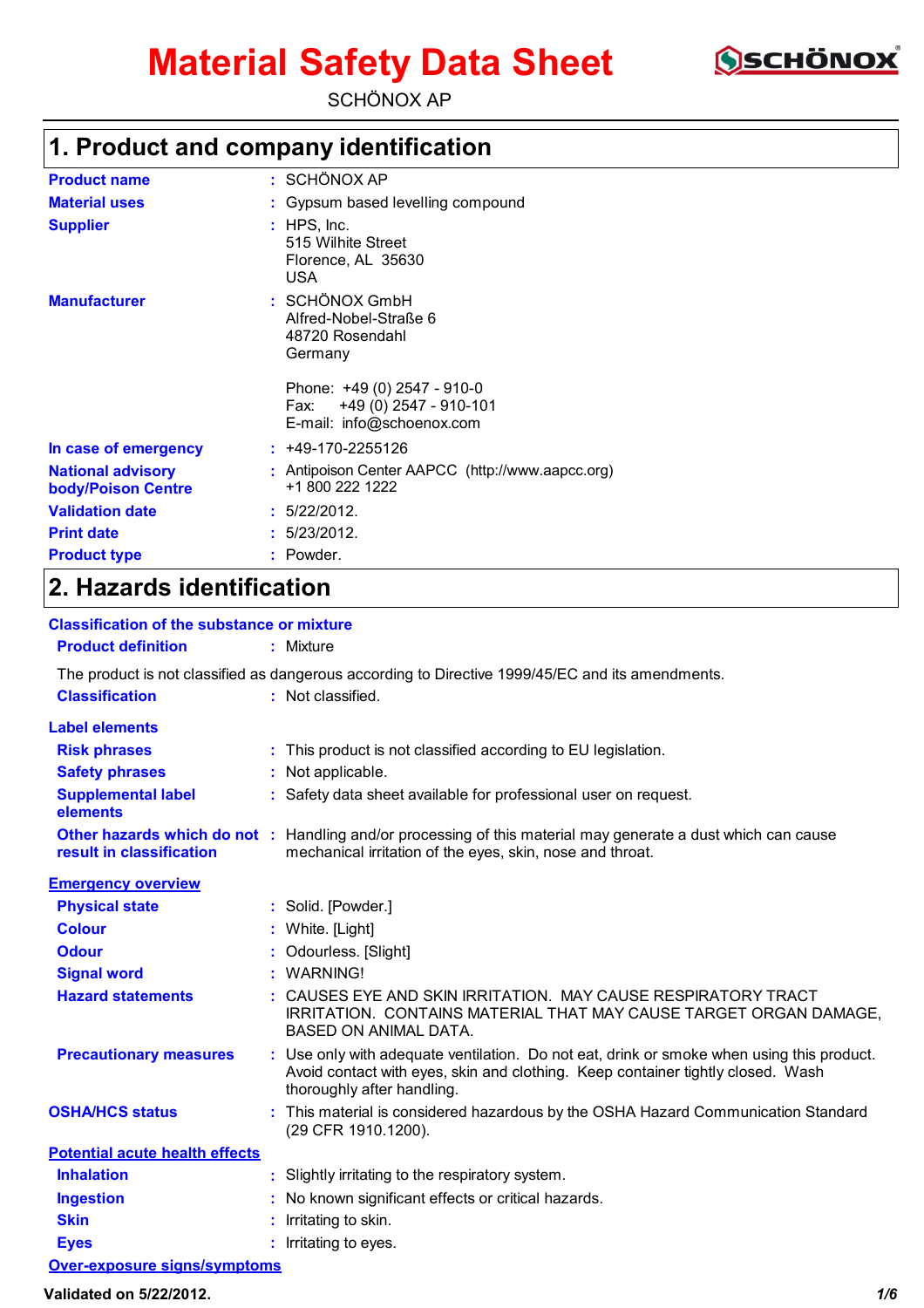## **2. Hazards identification**

| <b>Inhalation</b>                                            | : Adverse symptoms may include the following:<br>respiratory tract irritation<br>coughing                                                           |
|--------------------------------------------------------------|-----------------------------------------------------------------------------------------------------------------------------------------------------|
| <b>Ingestion</b>                                             | : No specific data.                                                                                                                                 |
| <b>Skin</b>                                                  | : Adverse symptoms may include the following:<br>irritation<br>redness                                                                              |
| <b>Eyes</b>                                                  | : Adverse symptoms may include the following:<br>pain or irritation<br>watering<br>redness                                                          |
| <b>Medical conditions</b><br>aggravated by over-<br>exposure | : Pre-existing disorders involving any target organs mentioned in this MSDS as being at risk<br>may be aggravated by over-exposure to this product. |

**See toxicological information (Section 11)**

# **3. Composition/information on ingredients Name CAS number %**

| .                          |            | $\overline{\phantom{a}}$ |
|----------------------------|------------|--------------------------|
| calcium sulfate            | 7778-18-9  | $50 - 100$               |
| Limestone                  | 1317-65-3  | $25 - 50$                |
| Quartz (SiO2)              | 14808-60-7 | $10 - 25$                |
| Cement, alumina, chemicals | 65997-16-2 | 1 - 2.5                  |

**There are no additional ingredients present which, within the current knowledge of the supplier and in the concentrations applicable, are classified as hazardous to health or the environment and hence require reporting in this section.**

| 4. First-aid measures             |                                                                                                                                                                                                                                                                                          |  |
|-----------------------------------|------------------------------------------------------------------------------------------------------------------------------------------------------------------------------------------------------------------------------------------------------------------------------------------|--|
| <b>Eye contact</b>                | : Check for and remove any contact lenses. Immediately flush eyes with plenty of water for<br>at least 15 minutes, occasionally lifting the upper and lower eyelids. Get medical attention<br>immediately.                                                                               |  |
| <b>Skin contact</b>               | : In case of contact, immediately flush skin with plenty of water for at least 15 minutes while<br>removing contaminated clothing and shoes. Wash clothing before reuse. Clean shoes<br>thoroughly before reuse. Get medical attention immediately.                                      |  |
| <b>Inhalation</b>                 | : Move exposed person to fresh air. If not breathing, if breathing is irregular or if respiratory<br>arrest occurs, provide artificial respiration or oxygen by trained personnel. Loosen tight<br>clothing such as a collar, tie, belt or waistband. Get medical attention immediately. |  |
| <b>Ingestion</b>                  | : Wash out mouth with water. Do not induce vomiting unless directed to do so by medical<br>personnel. Never give anything by mouth to an unconscious person. Get medical<br>attention immediately.                                                                                       |  |
| <b>Protection of first-aiders</b> | : No action shall be taken involving any personal risk or without suitable training. It may be<br>dangerous to the person providing aid to give mouth-to-mouth resuscitation.                                                                                                            |  |
| <b>Notes to physician</b>         | : No specific treatment. Treat symptomatically. Contact poison treatment specialist<br>immediately if large quantities have been ingested or inhaled.                                                                                                                                    |  |

### **5. Fire-fighting measures**

| <b>Flammability of the product</b>                       | No specific fire or explosion hazard.                                                                                                                                                            |
|----------------------------------------------------------|--------------------------------------------------------------------------------------------------------------------------------------------------------------------------------------------------|
| <b>Extinguishing media</b>                               |                                                                                                                                                                                                  |
| <b>Suitable</b>                                          | : Use an extinguishing agent suitable for the surrounding fire.                                                                                                                                  |
| <b>Not suitable</b>                                      | $:$ None known.                                                                                                                                                                                  |
| <b>Special exposure hazards</b>                          | : Promptly isolate the scene by removing all persons from the vicinity of the incident if there<br>is a fire. No action shall be taken involving any personal risk or without suitable training. |
| <b>Hazardous thermal</b><br>decomposition products       | Decomposition products may include the following materials:<br>carbon dioxide<br>carbon monoxide<br>metal oxide/oxides                                                                           |
| <b>Special protective</b><br>equipment for fire-fighters | : Fire-fighters should wear appropriate protective equipment and self-contained breathing<br>apparatus (SCBA) with a full face-piece operated in positive pressure mode.                         |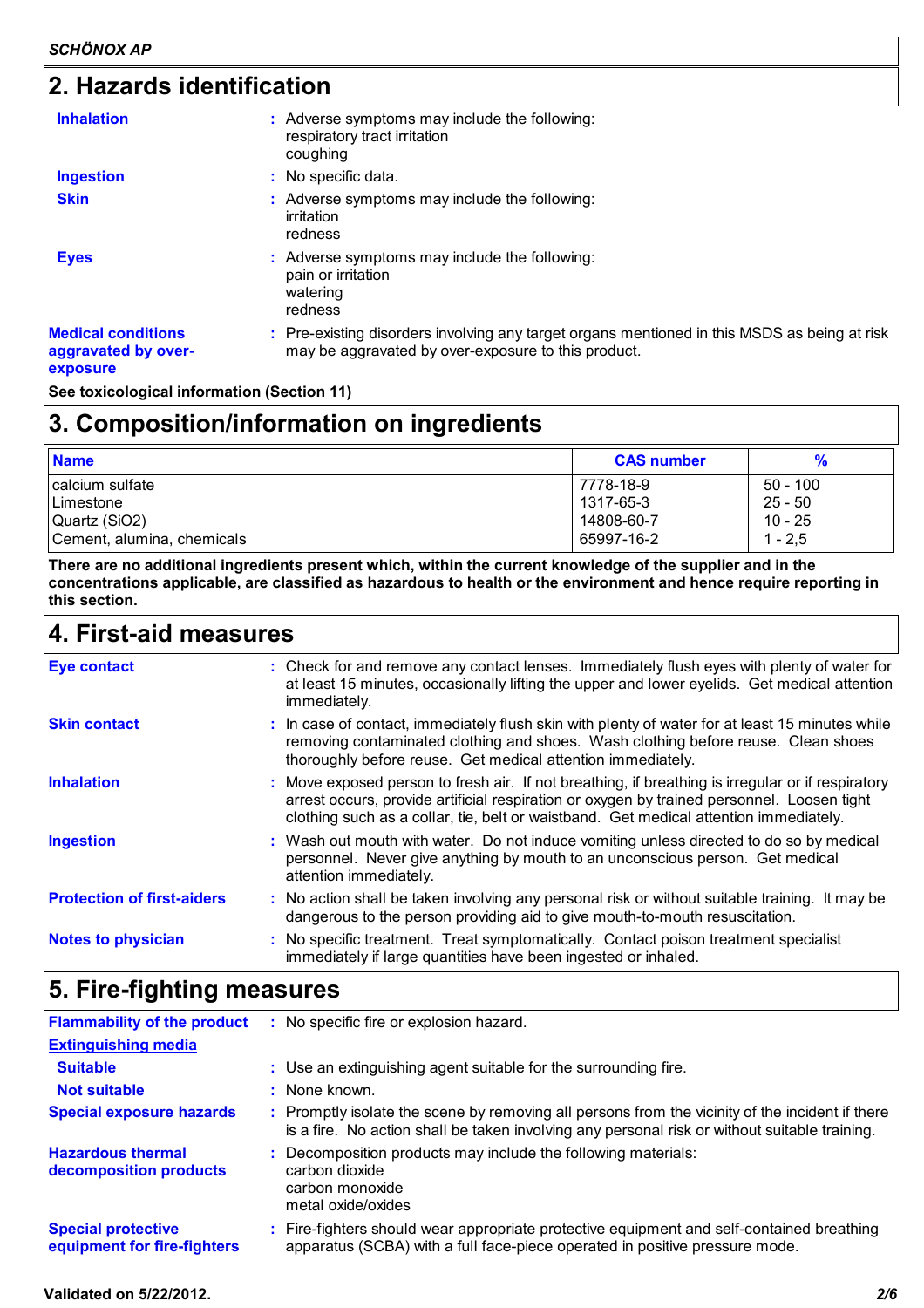### **6. Accidental release measures**

| <b>Personal precautions</b>      | : No action shall be taken involving any personal risk or without suitable training. Keep<br>unnecessary and unprotected personnel from entering. Provide adequate ventilation.<br>Wear appropriate respirator when ventilation is inadequate. Put on appropriate personal<br>protective equipment (see Section 8).                               |  |
|----------------------------------|---------------------------------------------------------------------------------------------------------------------------------------------------------------------------------------------------------------------------------------------------------------------------------------------------------------------------------------------------|--|
| <b>Environmental precautions</b> | Avoid dispersal of spilt material and runoff and contact with soil, waterways, drains and<br>sewers. Inform the relevant authorities if the product has caused environmental pollution<br>(sewers, waterways, soil or air).                                                                                                                       |  |
| <b>Methods for cleaning up</b>   |                                                                                                                                                                                                                                                                                                                                                   |  |
| <b>Small spill</b>               | : Move containers from spill area. Vacuum or sweep up material and place in a<br>designated, labelled waste container. Dispose of via a licensed waste disposal<br>contractor.                                                                                                                                                                    |  |
| <b>Large spill</b>               | : Move containers from spill area. Prevent entry into sewers, water courses, basements or<br>confined areas. Vacuum or sweep up material and place in a designated, labelled waste<br>container. Dispose of via a licensed waste disposal contractor. Note: see section 1 for<br>emergency contact information and section 13 for waste disposal. |  |
| 7. Handling and storage          |                                                                                                                                                                                                                                                                                                                                                   |  |

| <b>Handling</b> | : Put on appropriate personal protective equipment (see Section 8). Workers should wash<br>hands and face before eating, drinking and smoking. Remove contaminated clothing and<br>protective equipment before entering eating areas. Do not ingest. Avoid contact with<br>eyes, skin and clothing. Use only with adequate ventilation. Wear appropriate respirator<br>when ventilation is inadequate. |
|-----------------|--------------------------------------------------------------------------------------------------------------------------------------------------------------------------------------------------------------------------------------------------------------------------------------------------------------------------------------------------------------------------------------------------------|
|                 |                                                                                                                                                                                                                                                                                                                                                                                                        |

Store in accordance with local regulations. Store in original container protected from **:** direct sunlight in a dry, cool and well-ventilated area, away from incompatible materials (see section 10) and food and drink. Containers that have been opened must be carefully resealed and kept upright to prevent leakage. **Storage**

### **8. Exposure controls/personal protection**

| <b>Ingredient</b>                           | <b>Exposure limits</b>                                                                                                                                                                                                                                                                                                                                                                                                                                                                                          |
|---------------------------------------------|-----------------------------------------------------------------------------------------------------------------------------------------------------------------------------------------------------------------------------------------------------------------------------------------------------------------------------------------------------------------------------------------------------------------------------------------------------------------------------------------------------------------|
| calcium sulfate                             | ACGIH TLV (United States, 2/2010).<br>TWA: 10 mg/m <sup>3</sup> 8 hour(s). Form: Inhalable fraction<br>NIOSH REL (United States, 6/2009).<br>TWA: 5 mg/m <sup>3</sup> 10 hour(s). Form: Respirable fraction<br>TWA: 10 mg/m <sup>3</sup> 10 hour(s). Form: Total<br>OSHA PEL (United States, 6/2010).<br>TWA: 5 mg/m <sup>3</sup> 8 hour(s). Form: Respirable fraction                                                                                                                                          |
| Limestone                                   | TWA: 15 mg/m <sup>3</sup> 8 hour(s). Form: Total dust<br>NIOSH REL (United States, 6/2009).<br>TWA: 5 mg/m <sup>3</sup> 10 hour(s). Form: Respirable fraction<br>TWA: 10 mg/m <sup>3</sup> 10 hour(s). Form: Total<br>OSHA PEL (United States, 6/2010).<br>TWA: 5 mg/m <sup>3</sup> 8 hour(s). Form: Respirable fraction<br>TWA: 15 mg/m <sup>3</sup> 8 hour(s). Form: Total dust                                                                                                                               |
| Quartz (SiO2)                               | OSHA PEL Z3 (United States, 9/2005).<br>TWA: 10 mg/m <sup>3</sup> 8 hour(s). Form: Respirable<br>TWA: 30 mg/m <sup>3</sup> 8 hour(s). Form: Total dust.<br>ACGIH TLV (United States, 2/2010). Notes: Respirable fraction; see<br>Appendix C, paragraph C.<br>TWA: 0.025 mg/m <sup>3</sup> 8 hour(s). Form: Respirable fraction<br>NIOSH REL (United States, 6/2009). Notes: See Appendix A - NIOSH<br><b>Potential Occupational Carcinogen</b><br>TWA: 0.05 mg/m <sup>3</sup> 10 hour(s). Form: respirable dust |
| <b>Recommended monitoring</b><br>procedures | : If this product contains ingredients with exposure limits, personal, workplace atmosphere<br>or biological monitoring may be required to determine the effectiveness of the ventilation<br>or other control measures and/or the necessity to use respiratory protective equipment.                                                                                                                                                                                                                            |
| <b>Engineering measures</b>                 | : Use only with adequate ventilation. If user operations generate dust, fumes, gas, vapour<br>or mist, use process enclosures, local exhaust ventilation or other engineering controls to<br>keep worker exposure to airborne contaminants below any recommended or statutory<br>limits.                                                                                                                                                                                                                        |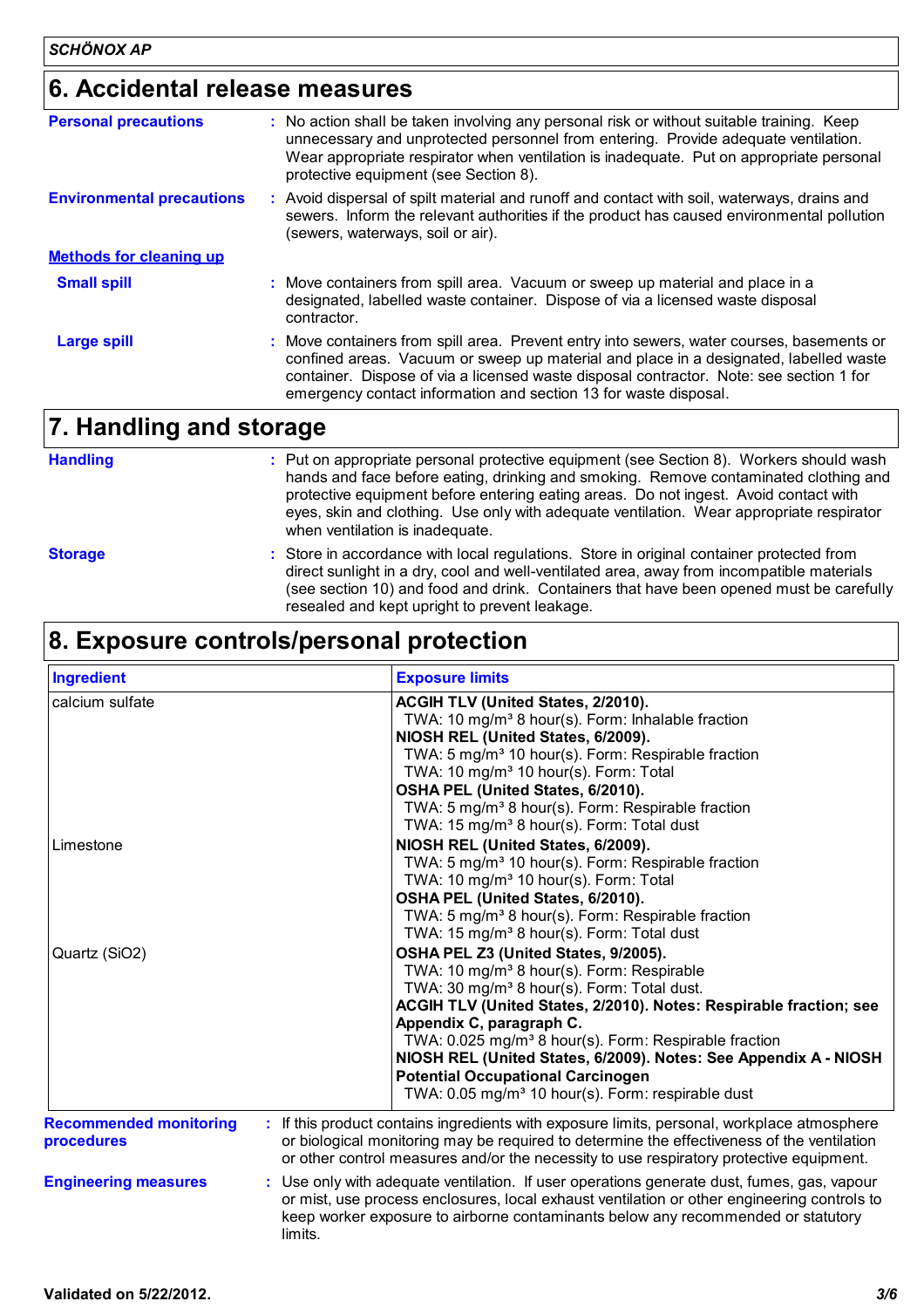## **8. Exposure controls/personal protection**

| <b>Hygiene measures</b>                          | : Wash hands, forearms and face thoroughly after handling chemical products, before<br>eating, smoking and using the lavatory and at the end of the working period. Appropriate<br>techniques should be used to remove potentially contaminated clothing. Wash<br>contaminated clothing before reusing. Ensure that eyewash stations and safety showers<br>are close to the workstation location. |  |
|--------------------------------------------------|---------------------------------------------------------------------------------------------------------------------------------------------------------------------------------------------------------------------------------------------------------------------------------------------------------------------------------------------------------------------------------------------------|--|
| <b>Personal protection</b>                       |                                                                                                                                                                                                                                                                                                                                                                                                   |  |
| <b>Respiratory</b>                               | : Use a properly fitted, air-purifying or air-fed respirator complying with an approved<br>standard if a risk assessment indicates this is necessary. Respirator selection must be<br>based on known or anticipated exposure levels, the hazards of the product and the safe<br>working limits of the selected respirator. Recommended: disposable particulate mask<br>(FFP2)                     |  |
| <b>Hands</b>                                     | : Chemical-resistant, impervious gloves complying with an approved standard should be<br>worn at all times when handling chemical products if a risk assessment indicates this is<br>necessary. 4-8 hours (breakthrough time): Nitrile gloves.                                                                                                                                                    |  |
| <b>Eyes</b>                                      | : Safety eyewear complying with an approved standard should be used when a risk<br>assessment indicates this is necessary to avoid exposure to liquid splashes, mists or<br>dusts.                                                                                                                                                                                                                |  |
| <b>Skin</b>                                      | : Personal protective equipment for the body should be selected based on the task being<br>performed and the risks involved and should be approved by a specialist before handling<br>this product.                                                                                                                                                                                               |  |
| <b>Environmental exposure</b><br><b>controls</b> | : Emissions from ventilation or work process equipment should be checked to ensure they<br>comply with the requirements of environmental protection legislation. In some cases,<br>fume scrubbers, filters or engineering modifications to the process equipment will be<br>necessary to reduce emissions to acceptable levels.                                                                   |  |

# **9. Physical and chemical properties**

| <b>Physical state</b>   | : Solid. [Powder.]    |
|-------------------------|-----------------------|
| <b>Colour</b>           | : White. $[Light]$    |
| <b>Odour</b>            | : Odourless. [Slight] |
| <b>Relative density</b> | : 1.02                |
|                         |                       |

# **10. Stability and reactivity**

| <b>Chemical stability</b>                           | : The product is stable.                                                                                  |
|-----------------------------------------------------|-----------------------------------------------------------------------------------------------------------|
| <b>Conditions to avoid</b>                          | : No specific data.                                                                                       |
| <b>Incompatible materials</b>                       | No specific data.                                                                                         |
| <b>Hazardous decomposition</b><br><b>products</b>   | : Under normal conditions of storage and use, hazardous decomposition products should<br>not be produced. |
| <b>Possibility of hazardous</b><br><b>reactions</b> | : Under normal conditions of storage and use, hazardous reactions will not occur.                         |

# **11. Toxicological information**

#### **Acute toxicity**

**Conclusion/Summary :** There are no data available on the preparation itself.

### **12. Ecological information**

**Ecotoxicity :** No known significant effects or critical hazards.

#### **Aquatic ecotoxicity**

| <b>Product/ingredient name</b> | <b>Result</b>                                            | <b>Species</b>                                         | <b>Exposure</b> |
|--------------------------------|----------------------------------------------------------|--------------------------------------------------------|-----------------|
| calcium sulfate                | Acute LC50 >1910000 ug/L Fresh water                     | Daphnia - Ceriodaphnia dubia -<br><24 hours            | 48 hours        |
|                                | Acute LC50 >1970000 ug/L Fresh water                     | Fish - Pimephales promelas - 1 to   96 hours<br>7 days |                 |
| <b>Conclusion/Summary</b>      | : There are no data available on the preparation itself. |                                                        |                 |
| Persistence/degradability      |                                                          |                                                        |                 |
| <b>Conclusion/Summary</b>      | : There are no data available on the preparation itself. |                                                        |                 |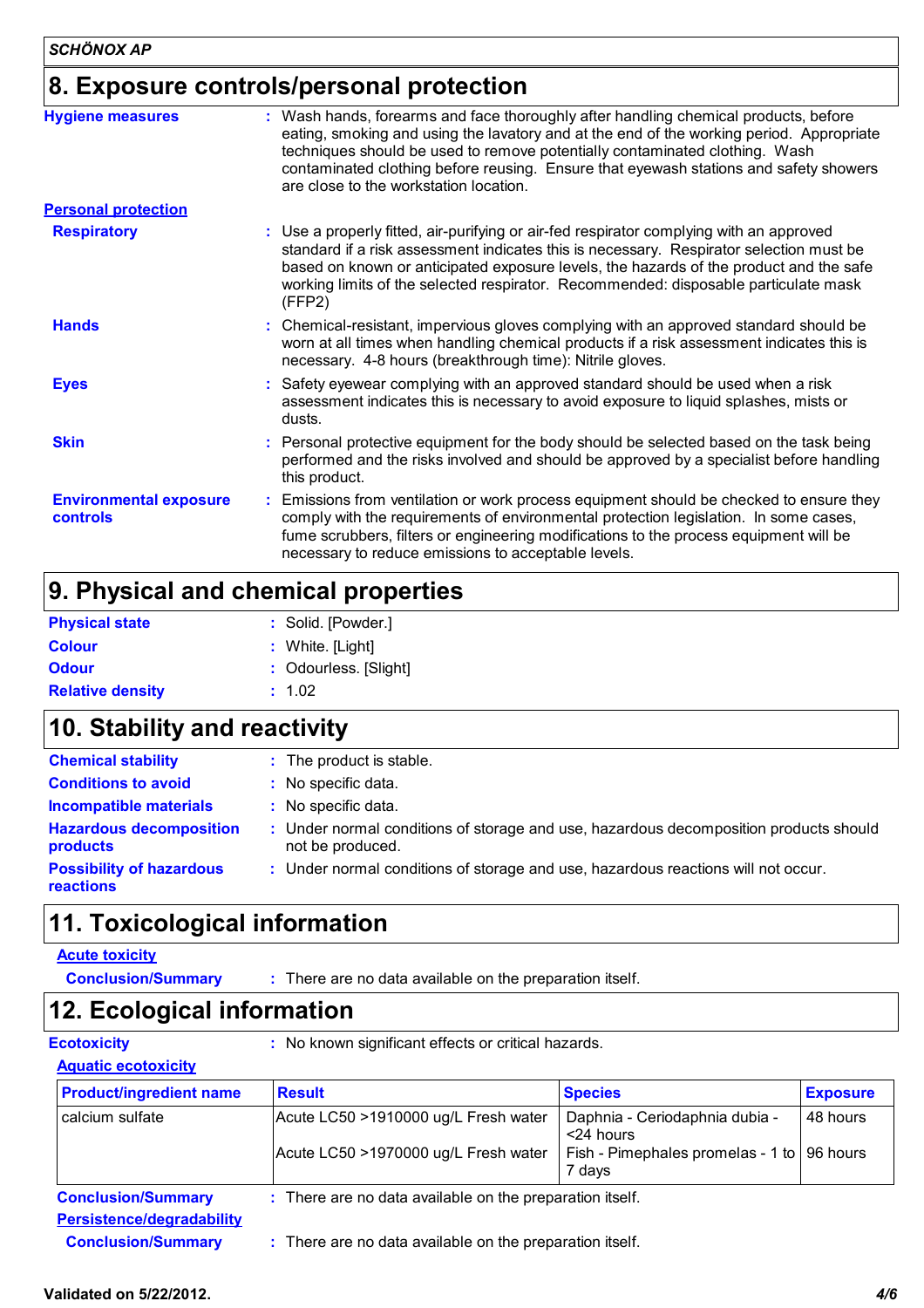### **13. Disposal considerations**

#### **Waste disposal**

The generation of waste should be avoided or minimised wherever possible. Dispose of **:** surplus and non-recyclable products via a licensed waste disposal contractor. Disposal of this product, solutions and any by-products should at all times comply with the requirements of environmental protection and waste disposal legislation and any regional local authority requirements. Waste packaging should be recycled. Incineration or landfill should only be considered when recycling is not feasible. Avoid dispersal of spilt material and runoff and contact with soil, waterways, drains and sewers.

**Disposal should be in accordance with applicable regional, national and local laws and regulations. Refer to Section 7: HANDLING AND STORAGE and Section 8: EXPOSURE CONTROLS/PERSONAL PROTECTION for additional handling information and protection of employees.**

### **14. Transport information**

| <b>Regulatory</b><br>information | <b>UN number</b>  | <b>Proper shipping</b><br>name | <b>Classes</b> | PG*                      | Label | <b>Additional</b><br><b>information</b> |
|----------------------------------|-------------------|--------------------------------|----------------|--------------------------|-------|-----------------------------------------|
| <b>DOT Classification</b>        | Not regulated.  - |                                |                | $\overline{\phantom{0}}$ |       |                                         |
| <b>ADR/RID Class</b>             | Not regulated.  - |                                |                |                          |       |                                         |
| <b>IMDG Class</b>                | Not regulated.  - |                                |                |                          |       |                                         |
| <b>IATA-DGR Class</b>            | Not regulated.  - |                                |                | -                        |       |                                         |

#### PG\* : Packing group

### **15. Regulatory information**

| <b>HCS Classification</b>                               | : Irritating material<br>Target organ effects                                                                                                                                   |
|---------------------------------------------------------|---------------------------------------------------------------------------------------------------------------------------------------------------------------------------------|
| <b>U.S. Federal regulations</b>                         |                                                                                                                                                                                 |
| <b>TSCA</b>                                             | : All ingredients appear on the Toxic Substance Control Act (TSCA) inventory or are not<br>required to be listed.                                                               |
| <b>SARA Title III Section</b><br>313 (40 CFR Part 372): | : This product is not subject to SARA notification requirements and 40 CFR Part 372, since<br>it not contain any Toxic Chemical constituents abouve the minimus concentrations. |
| <b>State regulations</b>                                |                                                                                                                                                                                 |
| <b>Massachusetts</b>                                    | : The following components are listed: CALCIUM SULFATE; SILICA, CRYSTALLINE,<br><b>QUARTZ; CALCIUM CARBONATE</b>                                                                |
| <b>New York</b>                                         | : None of the components are listed.                                                                                                                                            |
| <b>New Jersey</b>                                       | : The following components are listed: CALCIUM SULFATE; SULFURIC ACID, CALCIUM<br>SALT (1:1); SILICA, QUARTZ; QUARTZ (SiO2); CALCIUM CARBONATE; LIMESTONE                       |
| <b>Pennsylvania</b>                                     | : The following components are listed: CALCIUM SULFATE; QUARTZ (SIO2);<br><b>LIMESTONE</b>                                                                                      |
| <b>California Prop. 65</b>                              | : WARNING: This product contains a chemical known to the State of California to cause<br>cancer.<br>Quartz (SiO2)                                                               |

# **16. Other information**

| <b>Label requirements</b>                                       | : CAUSES EYE AND SKIN IRRITATION. MAY CAUSE RESPIRATORY TRACT<br>IRRITATION. CONTAINS MATERIAL THAT MAY CAUSE TARGET ORGAN DAMAGE,<br>BASED ON ANIMAL DATA. |   |
|-----------------------------------------------------------------|-------------------------------------------------------------------------------------------------------------------------------------------------------------|---|
| <b>Hazardous Material</b><br><b>Information System (U.S.A.)</b> |                                                                                                                                                             |   |
|                                                                 | <b>Health</b>                                                                                                                                               | 0 |
|                                                                 | <b>Flammability</b>                                                                                                                                         | 0 |
|                                                                 | <b>Physical hazards</b>                                                                                                                                     | 0 |